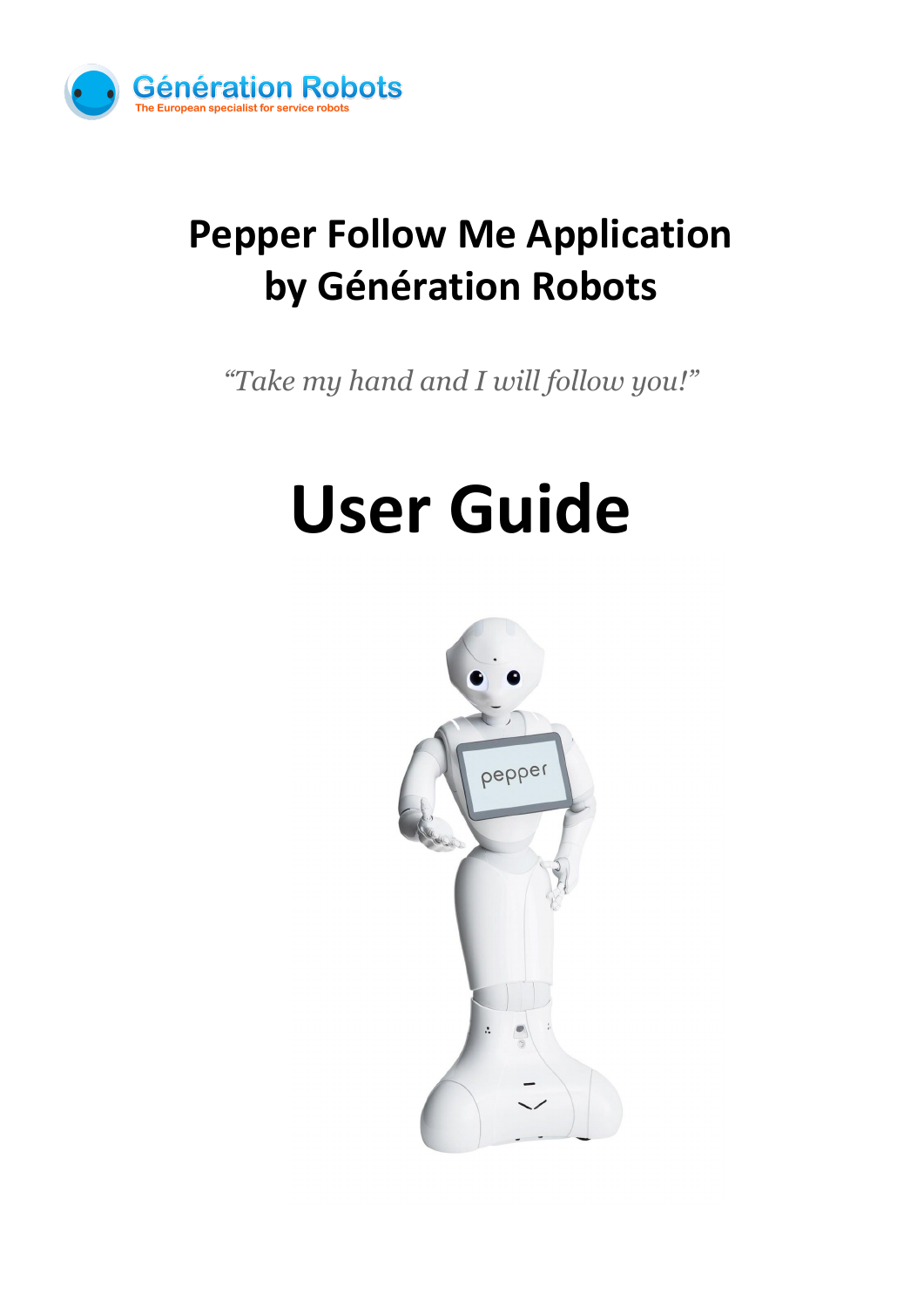

#### **1 - Turn your Pepper robot On**

**Press the Chest Button once**



For more details about starting your Pepper robot, please refer to the manufacturer online documentation: [http://doc.aldebaran.com/2-5/home\\_pepper.html](http://doc.aldebaran.com/2-5/home_pepper.html)

#### **2 - Permit deactivation of the safety reflexes**

In order to use the application correctly, you must authorize the deactivation of the safety reflexes. To do this, you must go to the [Pepper advanced webpage](http://ip_robot_address.local/advanced/#/settings) and check the checkbox to authorize it.

#### **3 - Check if the Autonomous Life mode is activated**

Autonomous Life is the key element making Pepper alive and responsive. By default, when you receive your Pepper, only the Autonomous Life is installed and turned on.

**To enable or disable Autonomous Life you must press the Chest Button twice.** Autonomous life must be activated to use Pepper Follow Me Application.

#### **4 - Start the Follow Me Application**

**Press a Hand Tactile Sensor** during 3/4 seconds until Pepper says something (hold the hand of Pepper). It is also possible to start the Follow Me application by saying **"Follow me"** or **"Come with me"**.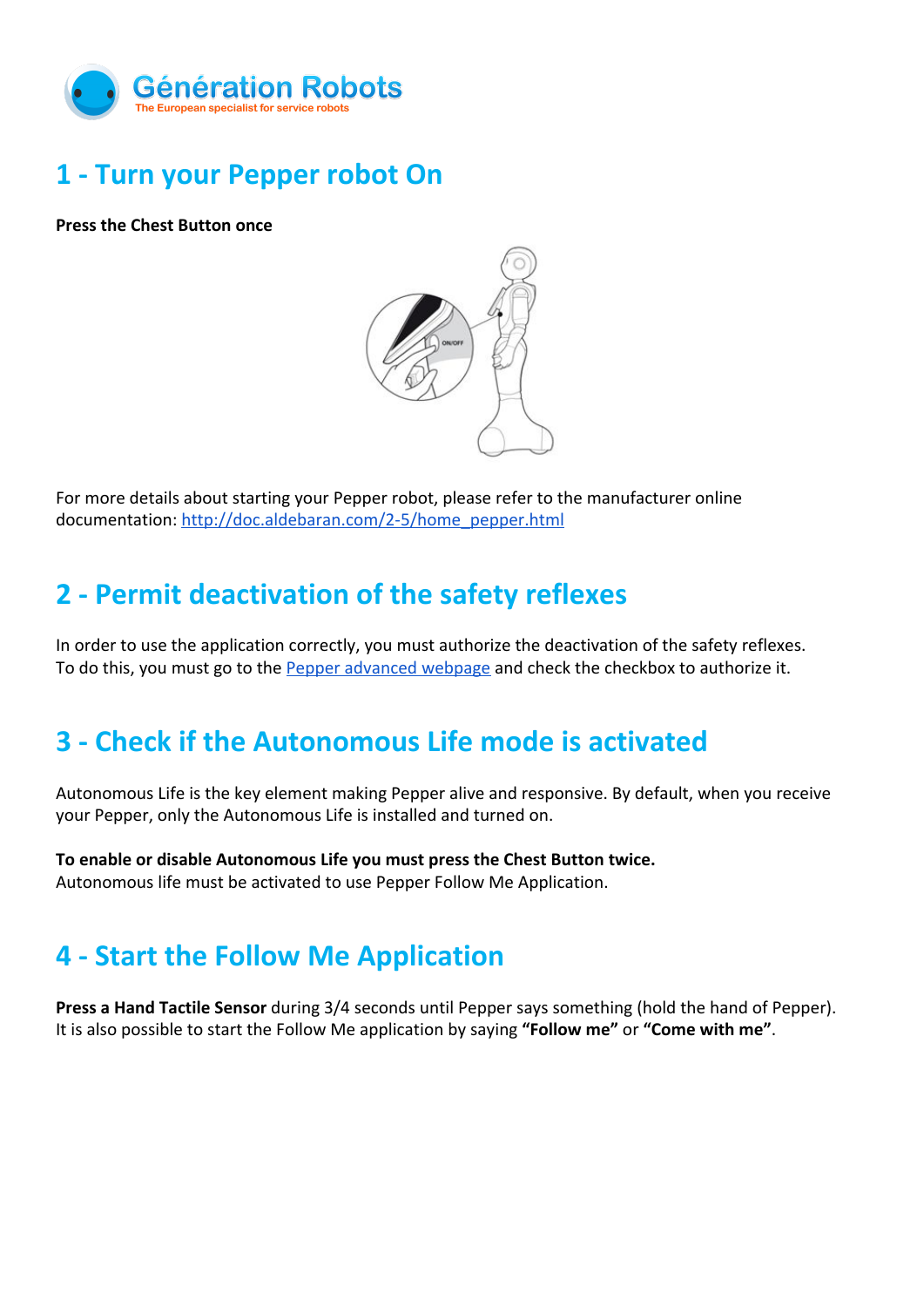



Congratulations! You started the Follow Me Application for Pepper!

#### **5 - Use the Pepper Follow Me Application**

When holding Peppers hand (to keep the hand tactile sensor activated), you can use the robots arm as a joystick to remote control your Pepper robot and move around with it.

#### **Remote control commands details:**

- Raise the arm: Pepper accelerates
- Turn the arm to the left: Pepper will go left
- Turn the arm to the right: Pepper will go right
- Lower the arm: Pepper goes backwards